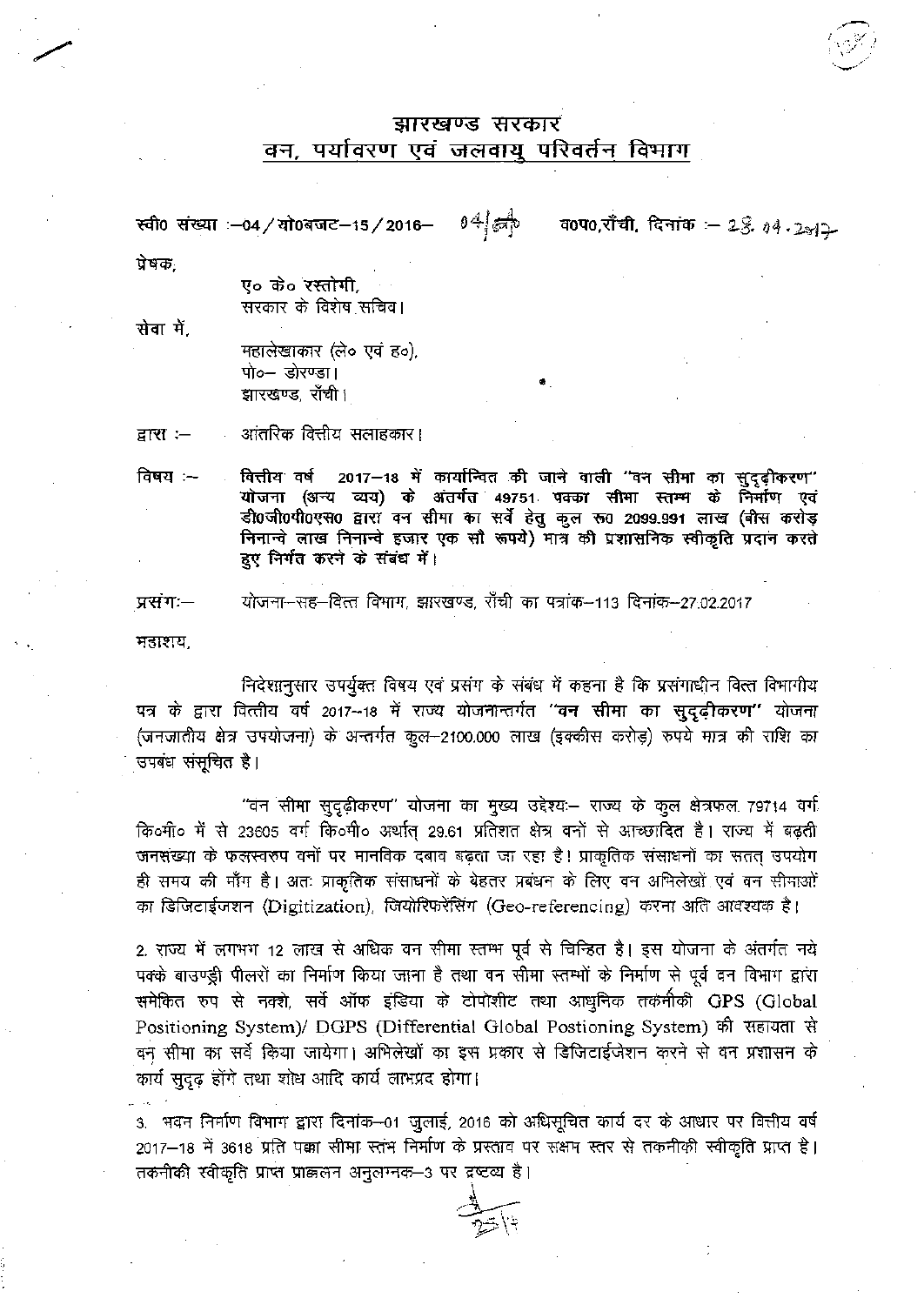सर्वे हेतु कुल रू0 2099.991 लाख (बीस करोड़ निनान्चे लाख निनान्चे हजार एक सौ रूपये) मात्र प्रशासनिक स्वीकृति निम्न प्रकार दी जाती है:-

(राशि लाख रुपये में)

| क्र0<br>सं0 | कार्य विवरणी                                                                                                      | प्राक्कलित<br>राशि | मजदरी   | आपूर्ति एवं<br>सामग्री | सर्वक्षण | कल       |
|-------------|-------------------------------------------------------------------------------------------------------------------|--------------------|---------|------------------------|----------|----------|
|             | 49751 पक्का सीमा स्तम्भ का निर्माण                                                                                | 1799.991           | 719.996 | 1079.995               |          | 1799.991 |
| 2           | डी0जी0पी0एस0 सर्वे (सीमा स्तम्भ का<br>अक्षांश एवं देशांतर का रीडिंग लेना तथा<br>जियोंरेफेरन्स का मैप तैयार करना)। | 300.00             |         |                        | 300.00   | 300.00   |
|             | योग :–                                                                                                            | 2099.991           | 719.996 | 1079.995               | 300.00   | 2099.991 |

अंतर्गत प्रमंडलवार पक्का सीमा स्तम्भ के निर्माण का भौतिक एवं वित्तीय स्तम्भ का अक्षांश एवं देशांतर का रीडिंग लेना जियोंरेफेरन्स का मैप तैयार करना) करने का स्वीकृत वित्तीय लक्ष्य परिशिष्ट-2 पर संलग्न है।

5. स्वीकृत राशि बजट उपबंध के अंतर्गत है तथा वित्तीय वर्ष 2017—18 में इस राशि की निकार - 2406– वानिकी तथा वन्य प्राणी, उप मुख्य शीर्ष 01–वानिकी लघु शीर्ष 101–वन तथा संपोषण उपयोजना, उप शीर्ष 48–वन सीमा का सुदृढ़ीकरण योजना के अंतर्गत होगा ।

6. 2017-18 हैं:--

|     |                     |                    |             | (राधि लाख रुपये में) |
|-----|---------------------|--------------------|-------------|----------------------|
| ফি০ | प्राथमिक इकाई       | विपत्र कोड         | बजदीय उपबंध | राषि<br>स्वीकत       |
|     | मजदरी               | 19S240601101480103 | 720.000     | 719.996              |
| 2   | आपूर्ति एवं सामग्री | 19S240601101480323 | 1080.000    | 1079.995             |
| 3   | सर्वेक्षण           | 19S240601101480382 | 300.000     | 300.000              |
| कल  |                     |                    | 2100.00     | 2099.991             |

उक्त स्वीकृत राशि के विरुद्ध परिशिष्ट–1 के अनुरुप निकासी एवं व्ययन पदाधिकारी द्वारा राशि 7. की निकासी संबंधित जिले के कोषागार/उप कोषागार से की जायेगी।

स्वीकृत की जा रही राशि का आवंटन मंत्रिमंडल सचिवालय एवं समन्वय विभाग, झारखण्ड, राँची की अधिसूचना संख्या–301 दिनांक–11.03.2015 के आलोक में वन एवं पर्यावरण विभाग के स्तर से निर्गत किया जायेगा।

9. इस योजना के नियंत्री पदाधिकारी प्रधान मुख्य वन संरक्षक, झारखण्ड होंगे, जिनके मार्गदर्शन में द्वारा योजना कार्यान्वयन का iरित वित्तीय एवं भौतिक लक्ष्य के विरुद्ध प्रगति से वन, पर्यावरण एवं जलवायु परिवर्तन विभाग को अवगत कराया जायेगा।

निकासी एवं व्ययन पदाधिकारियों द्वारा योजना का सफल कार्यान्वयन सुनिश्चित किया जायेगा। 10. निकासी एवं व्ययन पदाधिकारियों के द्वारा कार्यान्वयनाधीन योजनाओं का नियमित निरीक्षण करते हुए ं निर्धारित प्रक्रिया के अनुसार कार्य सम्पन्न कराया जाएगा तथा प्रत्येक माह की पाँच तारीख तक अपनी नियंत्री पदाधिकारी को वित्तीय एवं भौतिक प्रगति प्रतिवेदन समर्पित किया जाएगा।

11. स्वीकृतं राशि की निकासी वित्तं विभागीय पत्राक—2561, दिनाक—17.04.1998 निर्गत परिपत्रों के आलोक में अपर प्रधान मुख्य वन संरक्षक, विकास से उप आवंटन प्राप्त होने के उपरांत की जायेगी।

12. राशि की निकासी संबंधित जिलों में अवस्थित कोषागार $\angle$ उप कोषागार झारखण्ड कोषागार संहिता के नियम — 174 एवं المستعصف والمحافظ والمناس مترور يو دست ا जायेगा ।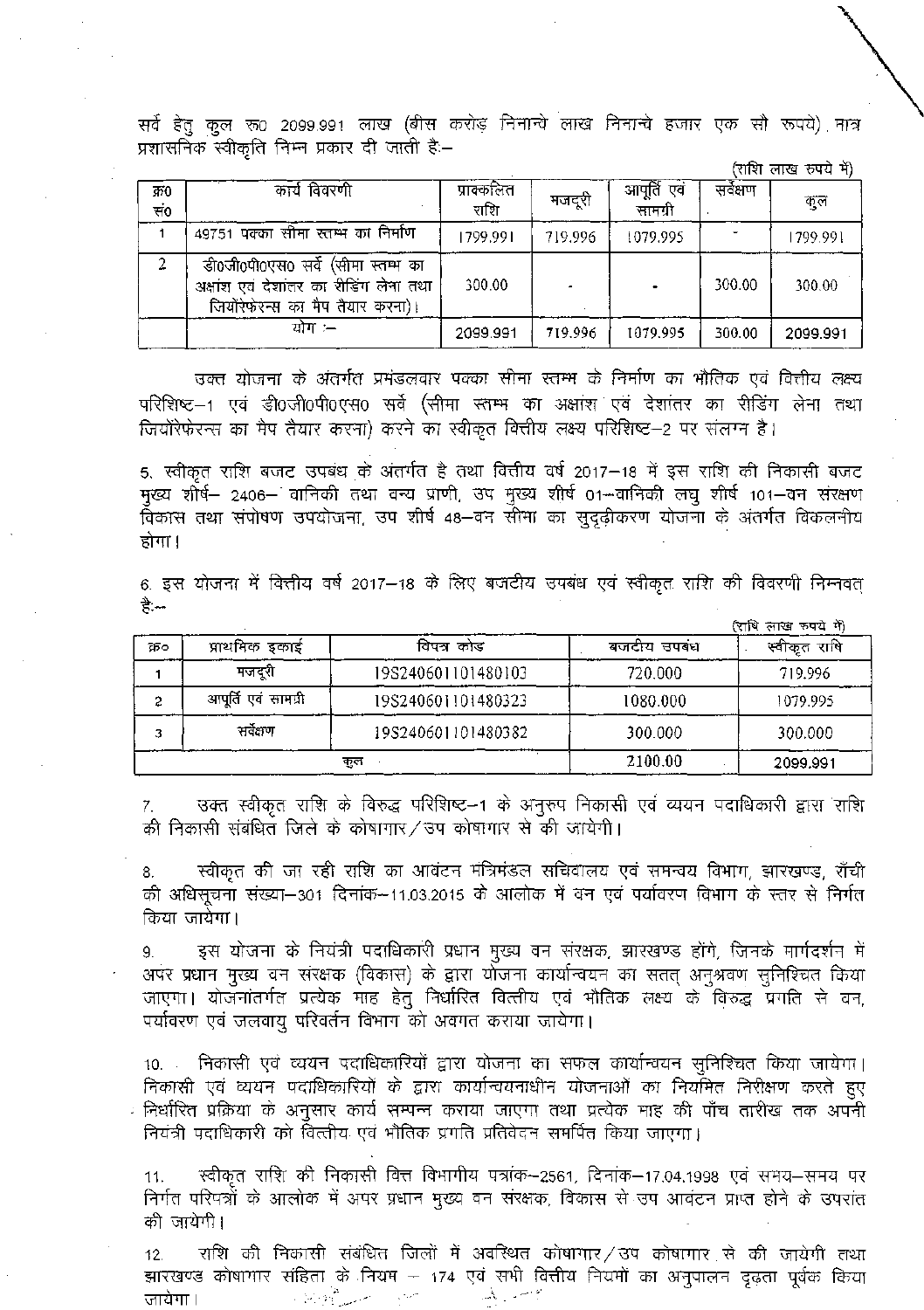राशि की निकासी संबंधित जिलों में अवस्थित कोषागार $\angle$ उप कोषागार से की जायेगी तथा 12. झारखण्ड कोषागार संहिता के नियम – 174 एवं सभी वित्तीय नियमों का अनुपालन दृढ़ता पूर्वक किया जायेगा ।

13. योजना का सूत्रण स्थल विशेष प्राक्कलन तथा तकनीकी स्वीकृति एवं प्रशासनिक अनुमोदन के अनुरूप ही राशि की गणना कर योजना का सूत्रण किया गया है।

नियंत्री तथा निकासी एवं व्ययन पदाधिकारी यह सुनिश्चित करेंगें कि योजना का भौतिक लक्ष्य एवं वित्तीय लक्ष्य प्रशासनिक स्वीकृति के अनुरुप ही रखा जायेंगा तथा राशि का व्यय वास्तविक रुप से स्थल विशेष प्राक्कलन पर प्रदत तकनीकी स्वीकृति एवं प्रशासनिक अनुमोदन तक सीमित रखा जायेगा।

निकासी एवं व्ययन पदाधिकारी द्वारा यह सुनिश्चित किया जायेगा कि किसी भी परिस्थिति में 14. निकासी एवं व्ययन पदाधिकारी द्वारा यह सुनिश्चित किया जायेगा कि किसी भी परिस्थिति में<br>स्वीकृत राशि से अधिक की निकासी एवं व्यय नहीं किया जायेगा तथा वित्तीय एवं भौतिक लक्ष्य निर्धारित अधिसीमा से कम नहीं हो।

15. का भुगता<mark>न</mark> जायगा। मजदूरी मद में स्वीकृत राशि का व्यय योजना के परिमाणकों के अंतर्गत निर्धारित मजदूरी दर के अनुरूप वास्तविक व्यय तक सीमित रखना सुनिश्चित किया जायेगा।

16. एवं व्ययन पदाधिकारी यह सुनिश्चित करेंगे कि इस योजना अंतर्गत मजदूरों को भूगतान की जाने वाली राशि का भूगतान मजदूरों के बैंक खाते/डाक घर खाते के माध्यम से साथ ही सामग्रा के भुगतान के संबंध में विभागाय पत्राक—1204 20.03.2017 का अनुपालन सुनिश्चित किया जायेगा।

17. नियंत्री तथा निकासी एवं व्ययन पदाधिकारी की यह जिम्मेवारी रहेगी, अगर वे देखें कि यदि कोई<br>ऐसी योजना का कार्य के विरुद्ध राशि का व्यय किया जा रहा है, जिसे दूसरे श्रोत से राशि मिल रही है 17. या मिलने जा रही है, तो इसकी निकासी रोककर इसके निराकरण हेत् सूचना संबंधित पदाधिकारी या विभाग को तुरंत देंगें।

18. नियमों तथा वन एवं पर्यावरण विभाग के संकल्प संख्या–940 दिनांक 16.03.1992 योजनाओं में सामग्री का क्रय वित्त विभाग द्वारा समय—समय पर निर्गत दिशा—निर्देश एवं वित्तीय संरक्षक / मुख्य वन संरक्षक को अध्यक्षता में गठित क्रय समिति की अनुशंसाओं के अनुसार की जाएगी।

19. इस योजनांतर्गत वानिकी कार्यों का संपादन विभागीय अधिसूचना संख्या–2371 दिनांक 05.05.2015 में निरुपित प्राक्धानों के तहत सक्षम प्राधिकार से अनुमोदित दर पर किया जायेगा तथा योजनान्तर्गत किये कार्य जिनकी दर विभागीय अधिसूचना सं0–2371 दिनांक 05.05.2015 में निरुपित प्रावधानों त्या जनवंत पर तिनानांच जावराचना राज्य 2577 तिनाक 65.65.2015 ने नगरान्त प्राचना ग<br>बाहर है, की दर का निर्धारण योजना के नियंत्री पदाधिकारी द्वारा वित विभाग के द्वारा निर्धारित प्रक्रिया के अनुरुप किया जायेगा।

एवं व्ययन पदाधिकारी द्वारा Account Code Vol (III) की धारा 268 20. कार्यालय का मासिक लेखा आगामी माह की 5वीं तारीख तक महालेखाकार कार्यालय में जमा करना सुनिश्चित किया जायेगा तथा लेखा का त्रैमासिक Reconciliation ससमय निश्चित रूप से कराना सुनिश्चित किया जायेगा।

स्वीकृत राशि का भुगतान वित्त विभागीय पत्रांक–3542, दिनांक–19.12.2013 में निरूपित प्रावधानों 21. के अनुरुप किया जायेगा ।

22. दिनांक–11.03.2015 के आलोक में माननीय मुख्य (विभागीय) मंत्री का अनुमोदन तथा आंतरिक वित्तीय सलाहकार की सहमति प्राप्त है। प्रस्ताव पर मंत्रिमंडल सचिवालय एवं समन्वय विभाग, झारखण्ड की अधिसूचना संख्या-301,

अनुलग्नकः— यथोक्त।

一、叫呼

विश्वासभाजन,

(ए0के0 रस्तींगी) सरकार के विशेष सचिव।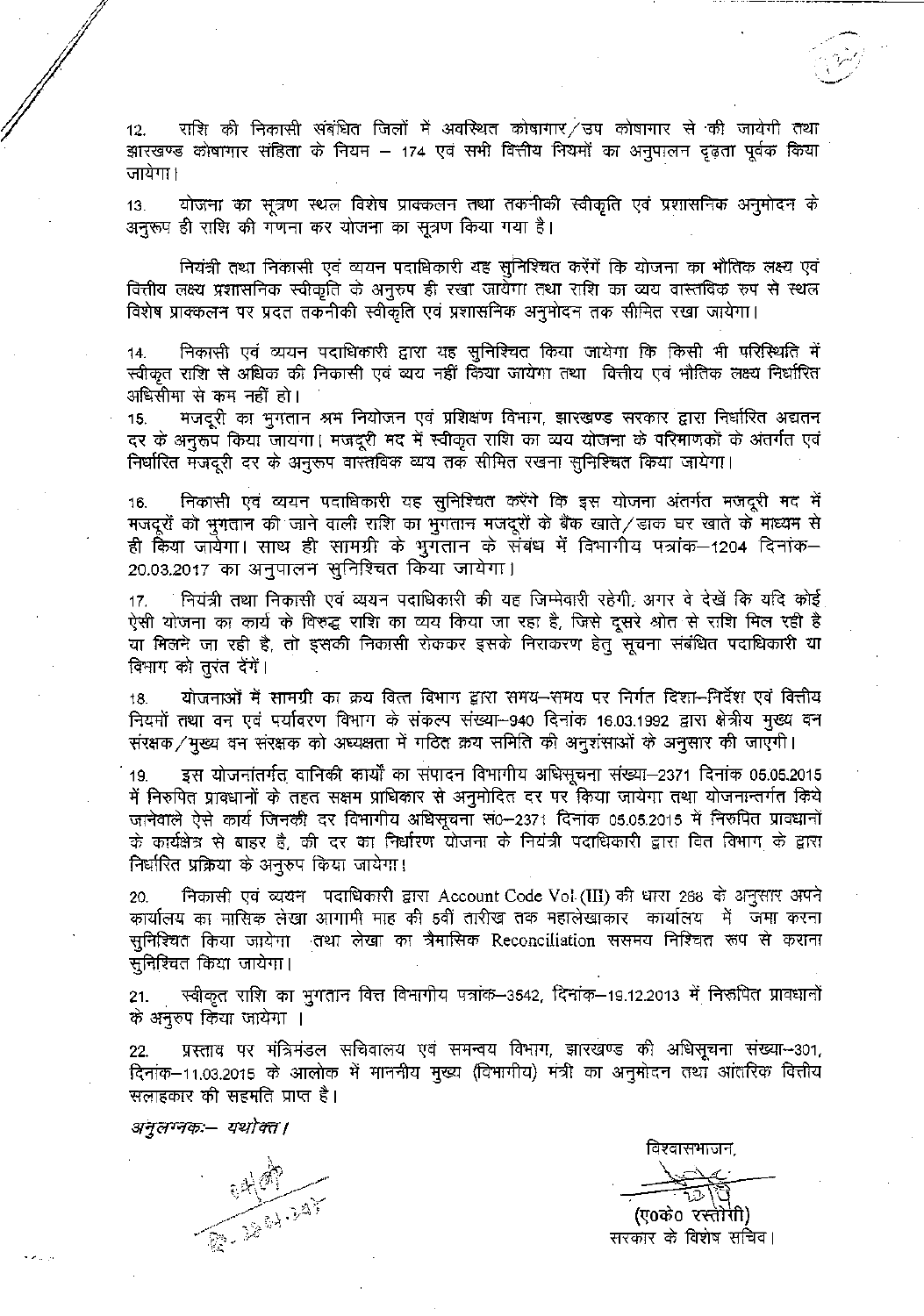ज्ञापांक :–04/यो0बजट-15/2016– ६ - ब्रिटि व0प0,राँची, दिनांक : $\rightarrow$   $\rightarrow$   $\rightarrow$   $\rightarrow$   $\rightarrow$ प्रतिलिपि- राज्यपाल सचिवालय, झारखण्ड, राँची / विकास आयुक्त, झारखण्ड, राँची / योजना -सह-वित्त विभाग, झारखण्ड, राँची/मंत्रिमंडल सचिवालय एवं निगरानी विभाग, झारखण्ड, राँची/ प्रधान मुख्य वन सरक्षक, झारखण्ड, राँची/अपर प्रधान मुख्य वन संरक्षक, विकास, झारखण्ड, राँची/संबंधित निकासी एवं व्ययन पदाधिकारी / संबंधित कोषागार पदाधिकारी / आंतरिक वित्त कोषांग एवं विभागीय बजट शाखा (पाँच प्रतियों में) को सूचनार्थ एवं आवश्यक कार्रवाई हेतु प्रेषित।

(ए0के0 रस्तोगी) सरकार के विशेष सचिव।

ज्ञापांक :—04 / यो0बजट—15 / 2016— <sup>है स</sup>ै<sup>ल</sup>े व0प0,शाँची, दिनांक :— 2& 6*4 : 2*ज}-<br>प्रतिलिपि :— सानुलग्नक संबंधित उपायुक्त / कोषागार पदाधिकारी को सूचनार्थ एवं आवश्यक कार्रवाई हेतु प्रेषित।

(ए0के0 रॅस्तोमी)

सरकार के विशेष सचिव।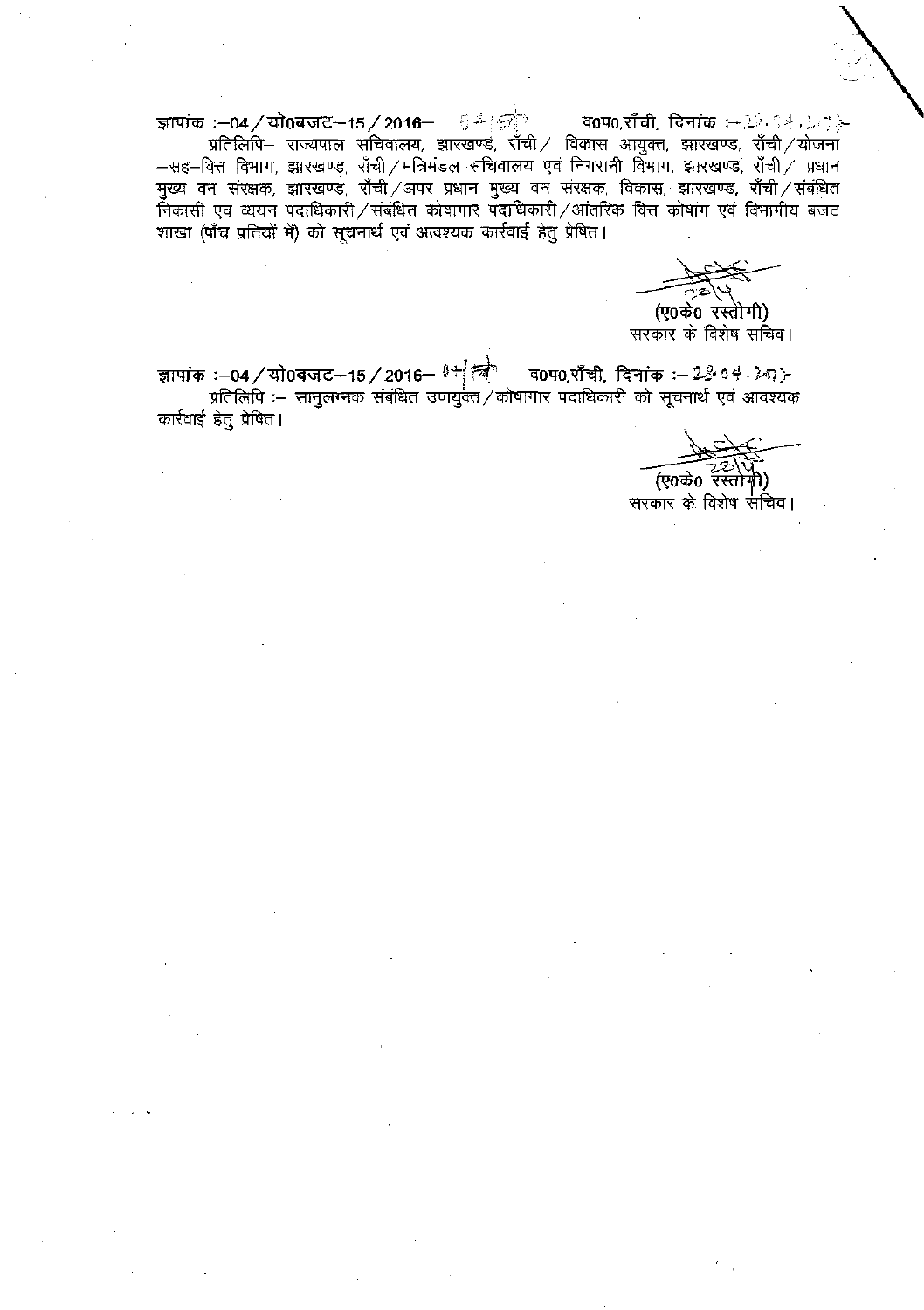अनुलम्नक–1

वित्तीय वर्ष 2017—18 में कार्यान्वित की जाने वाली ''वन सीमा का सुदृढ़ीकरण'' योजना (अन्य<br>व्यय) के अंतर्गत प्रमण्डलवार पक्का सीमा स्तम्म के निर्माण का प्रस्तावित मौतिक एवं वित्तीय लक्ष्य (रू0 3618.00 प्रति सीमा स्तम्भ)

| त्साश | लाख | में ) |
|-------|-----|-------|
|       |     |       |

| क्र0<br>सं0         | निकासी एवं व्ययन पदाधिकारी             | मौतिक लक्ष्य<br>(सीमा स्तम्भ<br>की सं0) | प्राक्कलित<br>राशि | मजदूरी  | आपूर्ति<br>एवं साम्रगी | कुल      |
|---------------------|----------------------------------------|-----------------------------------------|--------------------|---------|------------------------|----------|
| $\mathbf i$         | ij.                                    |                                         | $\mathbf{v}$       | vi      | vii                    | viii     |
| $\ddot{\mathbf{a}}$ | मेदिनीनगर वन प्रमण्डल, मेदिनीनगर       | 5358                                    | 193.852            | 77.541  | 116.311                | 193.852  |
| $\overline{2}$      | गढ़वा उत्तरी वन प्रमण्डल, गढ़वा        | 3300                                    | 119.394            | 47.758  | 71.636                 | 119.394  |
| 3                   | गढ़वा दक्षिणी वन प्रमण्डल, गढ़वा       | 3000                                    | 108.540            | 43.416  | 65.124                 | 108.540  |
| योग :--             |                                        | 11658                                   | 421.786            | 168.715 | 253.072                | 421.786  |
| $\overline{4}$      | 'गोडडा वन प्रमण्डल, गोडडा              | 5000                                    | 180.900            | 72.360  | 108.540                | 180.900  |
| 5                   | दिवघर वन प्रमण्डल, देवघर               | 3000                                    | 108.540            | 43.416  | 65.124                 | 108.540  |
| योग :--             |                                        | 8000                                    | 289.440            | 115,776 | 173.664                | 289.440  |
| 6                   | हजारीबाग पूर्वी वन प्रमण्डल, हजारीबाग  | 3000                                    | 108.540            | 43.416  | 65.124                 | 108.540  |
| $\overline{7}$      | हजारीबाग पश्चिमी वन प्रमण्डल, हजारीबाग | 3000                                    | 108.540            | 43.416  | 65.124                 | 108.540  |
| 8                   | कोडरमा वन प्रमण्डल, कोडरमा             | 3000                                    | 108.540            | 43.416  | 65.124                 | 108.540  |
| 9                   | चतरा उत्तरी वन प्रमण्डल, चतरा          | 2500                                    | 90.450             | 36.180  | 54.270                 | 90.450   |
| 10                  | चतरा दक्षिणी वन प्रमण्डल, घतरा         | 2500                                    | 90.450             | 36.180  | 54.270                 | 90.450   |
| योग :--             |                                        | 14000                                   | 506,520            | 202.608 | 303.912                | 506.520  |
| 11                  | धिनबाद वन प्रमण्डल, धनबाद              | 2500                                    | 90.450             | 36.180  | 54.270                 | 90.450   |
| 12                  | 'बोकारो वन प्रमण्डल, बोकरो             | 3843                                    | 139.040            | 55.616  | 83.424                 | 139.040  |
| 13                  | रामगढ वन प्रमण्डल, रामगढ़              | 3000                                    | 108.540            | 43.416  | 65.124                 | 108.540  |
| 14                  | गिरिडीह पूर्वी वन प्रमण्डल, गिरिडीह    | 3000                                    | 108.540            | 43,416  | 65.124                 | 108.540  |
| 15 <sub>15</sub>    | [गिरिडीह पश्चिमी वन प्रमण्डल, गिरिडीह  | 2500                                    | 90.450             | 36.180  | 54.270                 | 90.450   |
| योग :--             |                                        | 14843                                   | 537.020            | 214.808 | 322.212                | 537.020  |
| 16 <sub>1</sub>     | विन्यप्राणी प्रमण्डल, हजारीबाग         | 1250                                    | 45.225             | 18.090  | 27.135                 | 45.225   |
| योग :—              |                                        | 1250                                    | 45.225             | 18.090  | 27.135                 | 45.225   |
| सकल योग :--         |                                        | 49751                                   | 1799.991           | 719.996 | 1079.995               | 1799.991 |

12017-180



ł

(ए0 के0 रस्तौगी) विशेष सचिव,